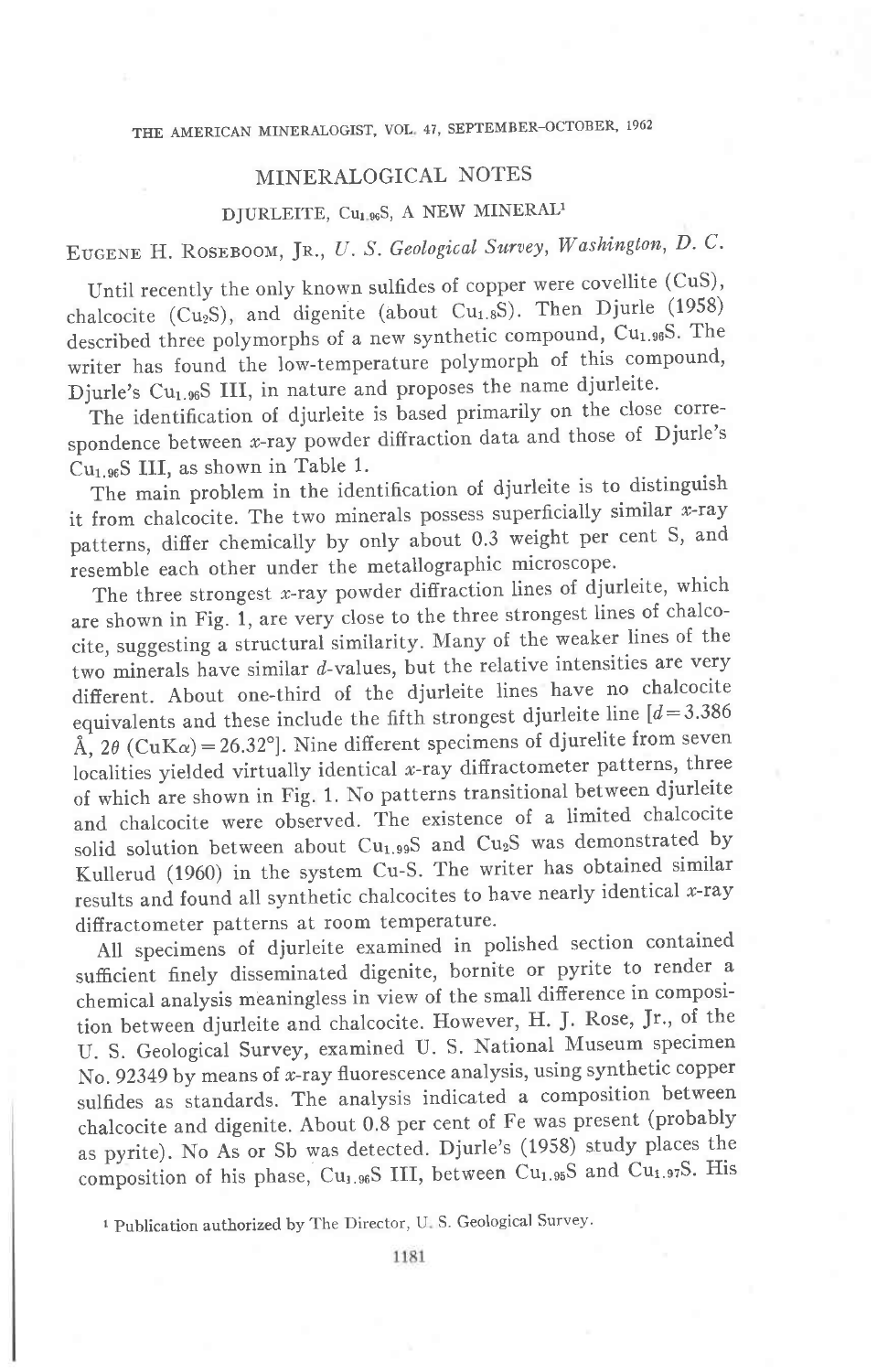### **MINERALOGICAL NOTES**

| Djurleite      |                | Cu <sub>1.96</sub> S III |       | Djurleite      |       | $Cu1.96S$ III |       | Djurleite     |              | Cu <sub>1.96</sub> S III |             |
|----------------|----------------|--------------------------|-------|----------------|-------|---------------|-------|---------------|--------------|--------------------------|-------------|
| $\mathbf I$    | $\overline{d}$ | $\mathbf I$              | d     | Ι              | d     | I             | d     | T             | $\mathbf{d}$ | I                        | $\mathbf d$ |
| 1              | 4.28           | W                        | 4.291 | $\overline{2}$ | 2.89  | W             | 2.885 | $\frac{1}{2}$ | 2.289        | W                        | 2.292       |
| 1              | 3.89           | W                        | 3.893 | $\overline{2}$ | 2.87  | W             | 2.867 | $\frac{1}{2}$ | 2.142        | W                        | 2.144       |
| 2              | 3.752          | m                        | 3.751 |                | 2.82  | W             | 2.833 | $\frac{1}{2}$ | 2.107        | W                        | 2.109       |
| 2              | 3.586          | W                        | 3.593 | $\mathbf{1}$   |       | w             | 2.816 |               | 2.069        | W                        | 2.071       |
| 5              | 3.386          | m                        | 3.381 | $\frac{1}{2}$  | 2.78  | W             | 2.788 | $\frac{1}{2}$ | 2.047        | w                        | 2.048       |
| 1              | 3.35           |                          |       |                | 2.69  | W             | 2.691 | 9             | 1.964        | m                        | 1.965       |
| 3              | 3.282          | W                        | 3.278 | 1              | 2.654 | W             | 2.655 | 9             | 1.957        | m                        | 1.958       |
| 3              | 3.192          | W                        | 3.191 | $\frac{1}{2}$  | 2.595 | W             | 2.601 | 10            | 1.871        | $\mathbf{s}$             | 1.871       |
| $\overline{2}$ | 3.100          | W                        | 3.102 | $\mathbf{1}$   | 2.557 | W             | 2.561 |               |              | W                        | 1.832       |
| 3              | 3.04           | W                        | 3.038 | $\frac{1}{2}$  | 2.514 | W             | 2.519 | 2             | 1.693        | m                        | 1.691       |
| 3              | 3.01           | W                        | 3.014 |                | 2.477 | W.            | 2.477 | $\mathbf{1}$  | 1.683        | W                        | 1.681       |
|                | $\frac{1}{2}$  | W                        | 2.965 | $\frac{1}{2}$  | 2.41  | W             | 2.417 |               |              | W                        | 1.514       |
|                | $\cdots$       | W                        | 2.940 | 9              | 2.387 | S             | 2.391 |               |              | m                        | 1.274       |
|                | $=$            | W                        | 2.892 |                |       | W             | 2.318 |               |              | W                        | 1.121       |

| TABLE 1. X-KAY DIFFRACTION G-VALUES IN A AND RELATIVE INTENSITIES OF DJURLEITE |  |
|--------------------------------------------------------------------------------|--|
| FROM BUTTE, MONTANA, AND SYNTHETIC CU <sub>1.96</sub> S III AFTER DJURLE       |  |
| (1) (CuK $\alpha$ RAD.). DJURLE's d-VALUES ARE CONVERTED FROM $\sin^2 \theta$  |  |

Cu<sub>1.95</sub>S samples always contained traces of digenite and the Cu<sub>1.97</sub>S samples, traces of chalcocite.

In polished section, djurleite is similar to chalcocite in color, hardness and anisotropism. A polished section of chalcocite and two of djurleite gave identical results when etched with solutions of HNO3, HCl, KCN, FeCl<sub>3</sub>, KOH, and HgCl<sub>3</sub> in the concentrations described by Short (1940, p. 99). The results of etching were essentially those described by Short (p. 113) for chalcocite except that all these specimens tarnished a faint yellow brown with HgCl2. The failure of these tests to distinguish between chalcocite and djurleite is not surprising in view of the small compositional difference and the probable similarity in structure. Djurleite behaves differently from chalcocite during polishing, a feature which was pointed out to the writer by J. W. Greig of Pennsylvania State University. During polishing, individual grains of djurleite show many different shades of blue and gray, suggesting that four or five phases are intermixed. However, continued polishing ultimately results in a uniform gray color.

The identity of djurleite and Cu<sub>1.96</sub>S III was further confirmed by converting a sample of the mineral to another polymorph, Djurle's  $Cu<sub>1.96</sub>S II$ , which has tetragonal symmetry and an x-ray pattern (Fig. 1) completely unlike that of chalcocite or any other phases in the system Cu-S. This was done by heating the sample in an evacuated sealed

#### 1182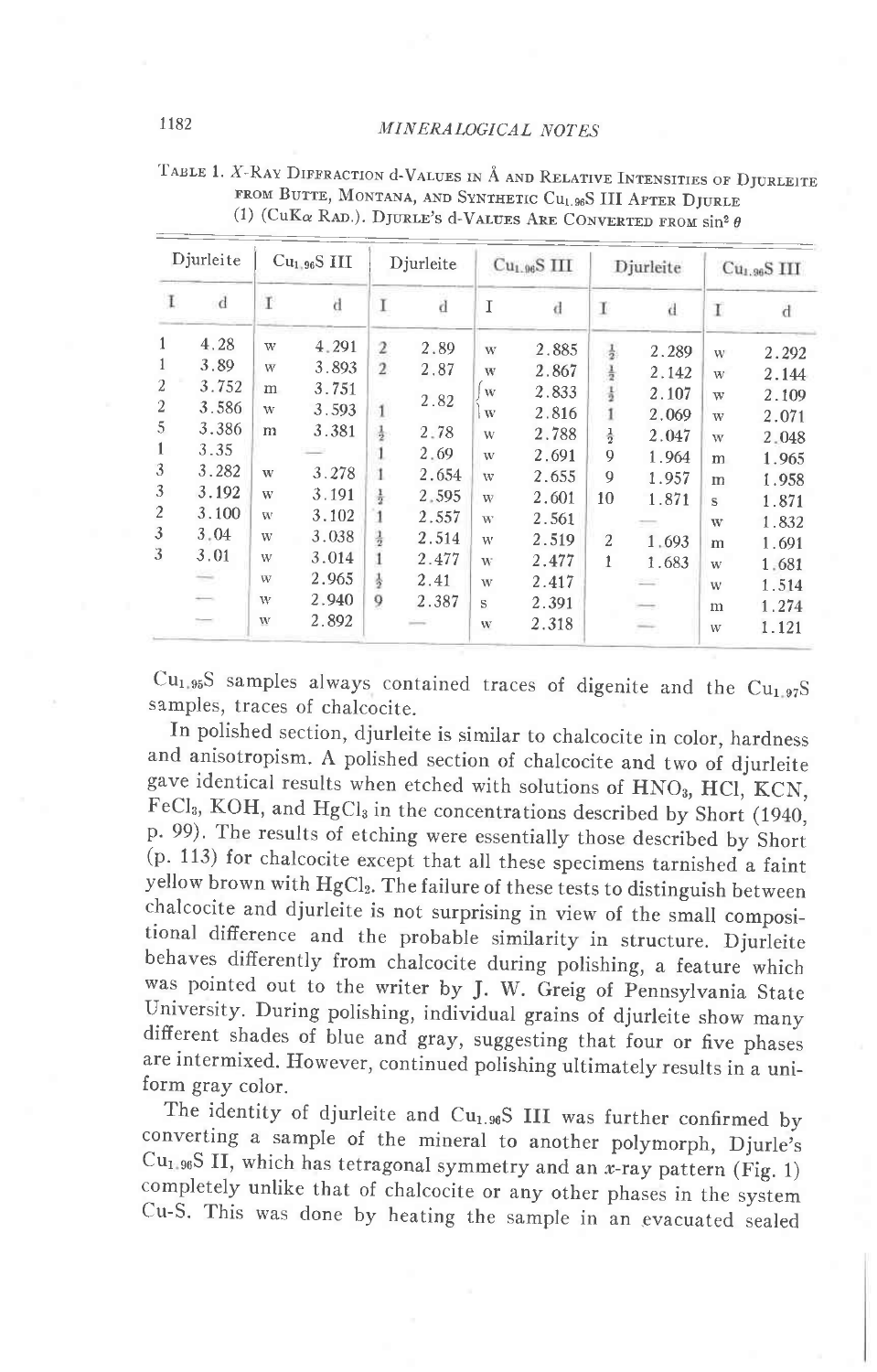

Frc. 1. X-ray powder difiractometer patterns of chalcocite, djurleite and synthetic Cu<sub>1:96</sub>S II. The chalcocite is from Bristol, Connecticut. The djurleites are from the U.S. National Museum: No.92349. Barrana de Cobre, Chihuahua, Mexico; No. R9925, Leonard Mine, Butte, Montana; No. C387, Tsumeb, Southwest Africa. The additional peak at 47° in R9925 corresponds to the strongest peak of bornite, which was observed in a polished section of this specimen. The heavy arrow at about 26.3° indicates the most diagnostic peak of djurleite.

silica tube at  $465^\circ$  C. for 15 hours, and quenching. By contrast, none of the higher-temperature chalcocite polymorphs can be quenched.

Djurleite should prove to be a common mineral. It was found in the following specimens from the U. S. National Museum: No. R7563, Salvadora Mine, Milpillas, Chihuahua, Mexico; No. R9925, Leonard Mine, Butte, Montana; No. C387, Tsumeb, Southwest Africa; No. 112818, Bagacay, Samar Islands, Philippine Islands; No. 92349, Barrana de Cobre, Chihuahua, Mexico. In addition, the writer identified djurleite in specimens from Morococha, Peru, and from Butte, Montana, kindly loaned by Ulrich Petersen, Cerro de Pasco Corp., and H. W. Smedes of the U. S. Geological Survey.